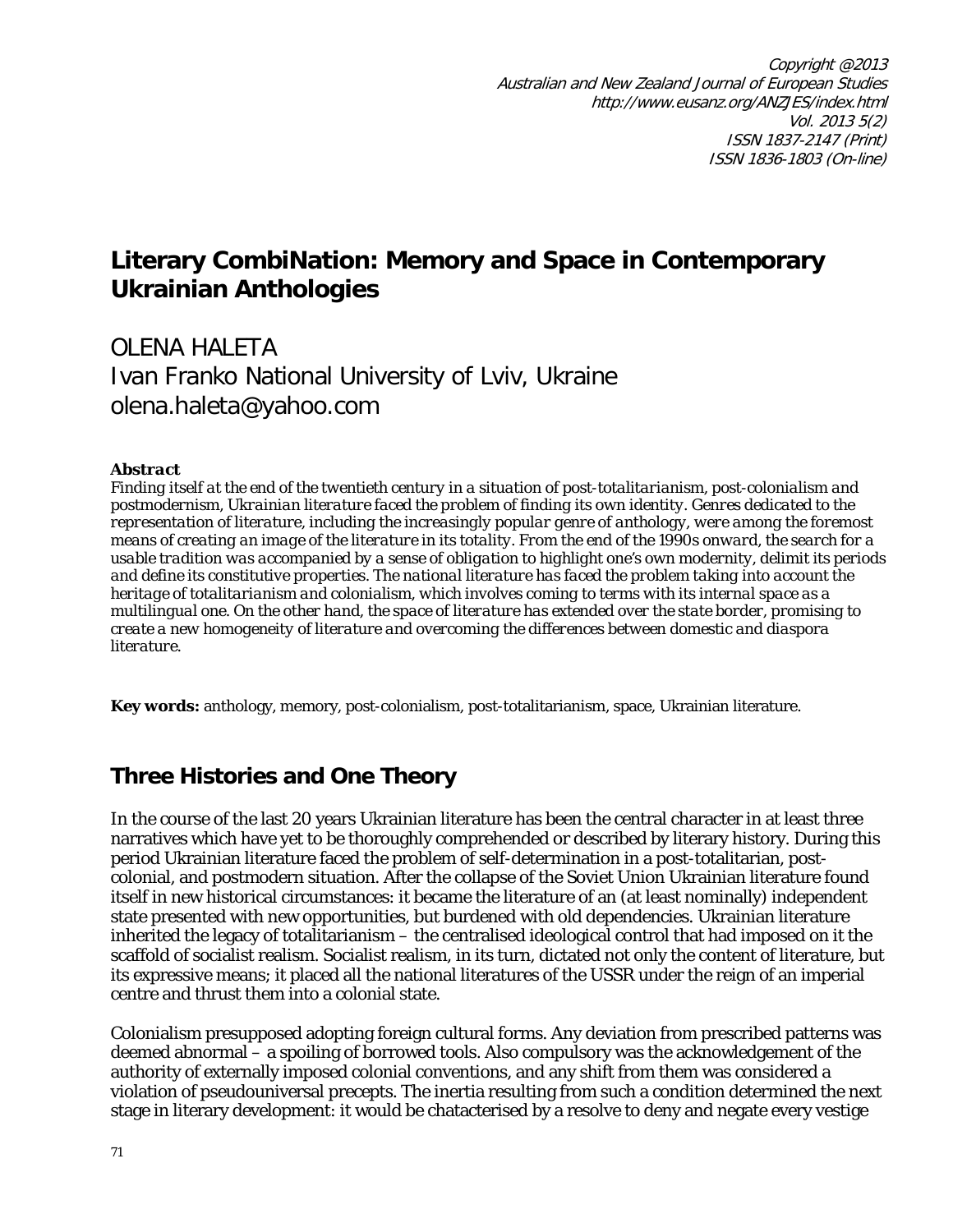of postcolonial dependence – until such time as literature was ready to use the heritage of different traditions for its own needs and in a free and unbiased way.

Finally, the collapse of the Soviet system has confronted Ukrainian literature not only with a choice, but a challenge as well. World literature and literary studies have experienced repeated crises related to the end of a modern literary era: the death of the author, the end of the story, the crisis of grand narratives, the crisis of literary history and theory, etc. These circumstances engendered a rethinking of first principles; literature simultaneously needed to reflect on its own identity, and to serve as a potential means of identification for changing cultural communities. The role of literature at the end of the twentieth century has changed drastically due to the increasing role of media and new technologies. Literature has found itself in new circumstances and a new environment, and in order to rethink its situation a completely new discipline was founded – literary anthropology. Its founder, Wolfgang Iser, based his reflections on the generative anthropology of Eric Gans and the semiotic anthropology of Gilbert Ryle.[1](#page-1-0) Iser's approach and the interpretative anthropology of Clifford Geertz claimed literature to be a sphere of pure image creation – the initial activity of fiction and imagination – and a means of human self-broadening.[2](#page-1-1) Hans Ulrich Gumbrecht in his turn has acknowledged the honourable status of literature as 'thinking with risk'<sup>[3](#page-1-2)</sup> – as a medium that, in anthropological rather than social terms, widens the borders of the imaginary. The risk is accepted when a human being not only encounters a new situation, but becomes involved in it and, in response, makes decisions and undergoes change. Literature is able to invent and test new models and mechanisms of selfidentification that stimulate creativity and enable cultural change.

## **From Literary Anthology to Literary Ontology**

Literary history – a discipline and a genre typically dedicated to the creation of the integral image of a separate literature – has not been a very productive branch of Ukrainian literary studies over the last twenty years. Republications of earlier versions of literary history – those of Mykhailo Hrushevsʹkyi, Dmytro Chyzhevsʹkyi, Mykhailo Vozniak and even Serhii Iefremov or Mykola Zerov, authoritative in their own time – have enjoyed a certain appeal, but they are scarcely sufficient to the needs of the present. New collectively authored works have appeared or are in progress, including a twelve-volume literary history edited by Vitalii Donchyk at the Institute of Literature of the National Academy of Sciences of Ukraine. Those that are complete, including the *History of Ukrainian Literature of the Twentieth Century*, winner of the Shevchenko National Prize, despite the value of some sections, have not offered generalizations that are sufficiently convincing. Their structure resembles that of Sainte-Beuve's *Portraits littéraires*, and the overview sections are factual in character. Rather than reflecting on criteria for including subject matter, evaluating it and offering generalizations about it, they adhere to the principle of filling in the blank spaces left by Soviet literary historiography or express a utopian desire to encompass everything: Donchyk, for example, declared 'completeness' to be the guiding principle of literary history.[4](#page-1-3)

But the problems of literary historiography are hardly limited to post-Soviet methodological disorientation. Western researchers into Ukrainian literature, for their part, have limited their efforts to the analysis of particular literary phenomena or to criticism of the disingenuous universalism of their predecessors or colleagues. They have refrained, at least for now, from extensive historical narratives about literature. On the other hand, another genre representative of the literary process has become increasingly popular in Ukraine: the anthology as a collection of literary works compiled according to the intent and choice of the compiler, not directly dependent on educational needs, and

l

<span id="page-1-2"></span><sup>3</sup> See: H. U. Gumbrecht, *Production of Presence: What Meaning Cannot Convey*, Stanford, Stanford University Press, 2004.

<span id="page-1-3"></span><sup>4</sup> V. Donchyk, *Nova istoriia ukraïnsʹkoï literatury (teoretyko-metodolohichni aspekty)*, Kyiv, Feniks, 2005, p. 16. 72

<span id="page-1-0"></span><sup>1</sup> See: W. Iser, *Das Fiktive und das Imaginäre: Perspektiven literarischer Anthropologie*, Frankfurt am Main,Suhrkamp, 1991 (English Translation: W. Iser, *The Fictive and Imaginary: Charting Literary Anthropology*, Baltimore: Johns Hopkins University Press, 1993); W. Iser, Prospecting: From Reader Response to Literary Anthropology, Baltimore, Johns Hopkins University Press, 1989.

<span id="page-1-1"></span><sup>2</sup> See: C. Geertz, 'A Strange Romance: Anthropology and Literature', *Profession*, 2003, p. 28-36.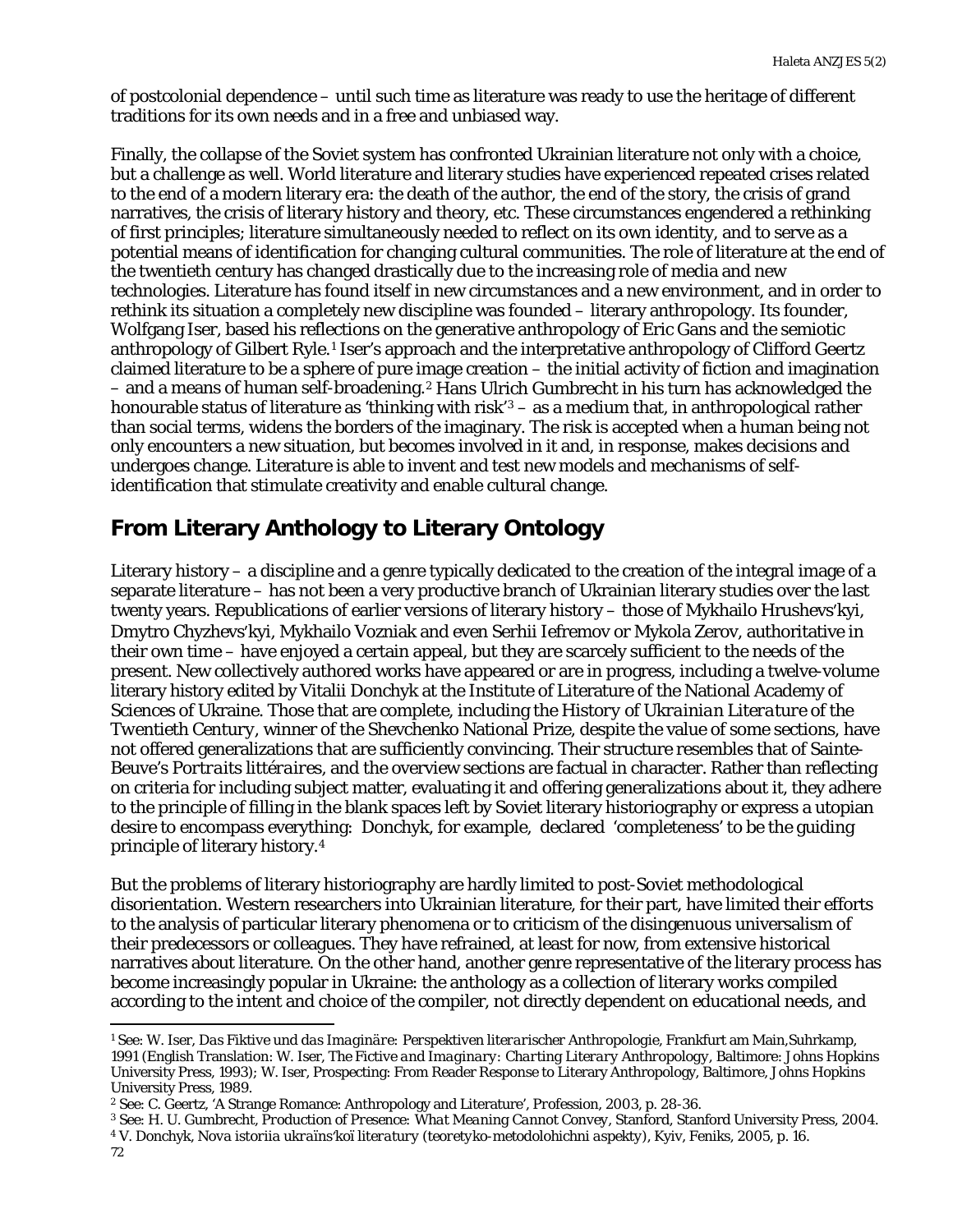designed to reflect separate literary phenomena or literature as a whole, depending on the principle of compilation. The anthologization of Ukrainian literature has accelerated in recent times: whereas in the first 110 years of the literary anthology in Ukraine (1881-1991) there appeared about 60 anthologies in total, in the last twenty years the number was three times greater.

It is worth mentioning that the rise of the anthology as a modern literary and publishing genre is connected to the era of modernism and, even more, to the national modern project. The genre originated in classical times, Meleager's *The Wreath* (approximately first century BC) generally being regarded as its first example. The rebirth of the genre, and the rise in demand for it, began with the need for building new literary canons based on the principle, not of classical aesthetics, but of historicism, and on the notion of the authenticity and originality of each national literature. The times favoured new nations' quests for identity through the construction of their histories, including literary histories, and through the establishment of corresponding traditions and canons. These were built on the basis of an elitist conception of the modern, encompassing what was thought to be aesthetically the most accomplished and thematically the most significant. According to Gregory Jusdanis, an American researcher of Modern Greek literature, 'modernization furthers the formation of national culture to substitute ethnic and religious identity of the stratified system... The literary canon as a collection of texts that tell the nation's history furthers in experiencing unity and gives people an opportunity to see themselves as the citizens of a single nation.'[5](#page-2-0) Jusdanis dwells separately on the role of anthologies in the formation of national and social values, as they help 'define ... what is central, and what is marginal, what has to be reproduced in printing, and what does not.'[6](#page-2-1)

### **Anthology as a Metagenre**

Scholars have sought to identify the essential features of the literary anthology. William Germans points to its selectivity: 'an anthology aims to present the best of what has been thought and said – and already published.'[7](#page-2-2) Anders Olsson agrees with these generally classic criteria and also adds a principle that can be called dual metonymity: 'the anthology is the result of selection; the texts selected are taken out of their original context and brought into the frame of the anthology, that is, the texts are decontextualised to become recontextualised.['8](#page-2-3) Jeffrey R. Di Leo views an anthology as a 'collection of writings' that can 'announce new and emerging areas of inquiry, [be] illustrative of ideological currents, and help us to organise and understand the past.' [9](#page-2-4) The culture-forming role of collections was pointed out by Johann Wolfgang Goethe,<sup>[10](#page-2-5)</sup> Walter Benjamin,<sup>[11](#page-2-6)</sup> Jean Baudrillard,<sup>[12](#page-2-7)</sup> Mikhail Iampolski<sup>13</sup> and James Clifford.<sup>14</sup> Krzysztof Pomian has written a history of the arts in Europe as a narrative of changes in the principles of making collections,<sup>[15](#page-2-10)</sup> while Beata Frydrychak<sup>[16](#page-2-11)</sup> and

<span id="page-2-0"></span><sup>5</sup> G. Jusdanis, *Belated Modernity and Aesthetic Culture: Inventing National Literature*, Minneapolis, University of Minnesota Press, 1991, p. 49. l

<span id="page-2-1"></span><sup>6</sup> Ibid., p. 66.

<span id="page-2-2"></span><sup>7</sup> W. P. Germano, *Getting It Published: A Guide for Scholars and Anyone Else Serious about Serious Books*, Chicago: University of Chicago Press, 2008, p. 121.

<span id="page-2-3"></span><sup>8</sup> A. Olsson. Managing Diversity: The Anthologization of 'American Literature,' Acta Universitatis Upsaliensis. Studia Anglistica Upsaliensia 111, Uppsala, 2000, p. 15.

<span id="page-2-4"></span><sup>9</sup> J. R. Di Leo, 'Analyzing Anthologies' in J. R. Di Leo (ed.), *On Anthologies: Politics and Pedagogy*, Lincoln, University of

<span id="page-2-5"></span>Nebraska Press, 2004, p. 3-4.<br><sup>10</sup> See R. Schellenberg, 'The Self and Other Things: Goethe the Collector' in *Publications of the English Goethe Society*, Vol. 81, No. 3, October 2012, pp. 166-177.

<span id="page-2-6"></span><sup>11</sup> See O. Haleta, 'Kolektsioner iak kulʹturna postatʹ modernizmu (V. Beniamin i S. Sontag)' in T. Hundorova (ed.), *Modernizm pislia postmodernizmu*, Kyiv, Foliant, 2008, p. 59-74.

<span id="page-2-11"></span><span id="page-2-7"></span><sup>12</sup> J. Baudrillard, *The System of Objects*, London, New York, Verso, 1996 (especially the chapter 'The Marginal System: Collection').

<span id="page-2-8"></span><sup>13</sup> M. Iampolski, *Nabliudatel: ocherki istorii videniia*, Moskva, Ad Marginem, 2000.

<span id="page-2-9"></span><sup>14</sup> J. Clifford, *The Predicament of Culture: Twentieth-Century Ethnography, Literature, and Art*, Cambridge, MA, Harvard University Press, 1988 (especially the chapter 'Collection').

<span id="page-2-10"></span><sup>15</sup> See: K. Pomian, 'Kolekcjonerstwo i filosofia: Narodziny nowożytnego museum' in K. Pomian, *Drogi kultury europejskiej: Trzy studia*, Warszawa, Polska Akademia Nauk, Instytut Filozofii i Sociologii, 1996, pp. 109-172; K. Pomian, *Zbiracze i osobliwości*, Warszawa, Państwowy Instytut Wydawniczy, 1996. 73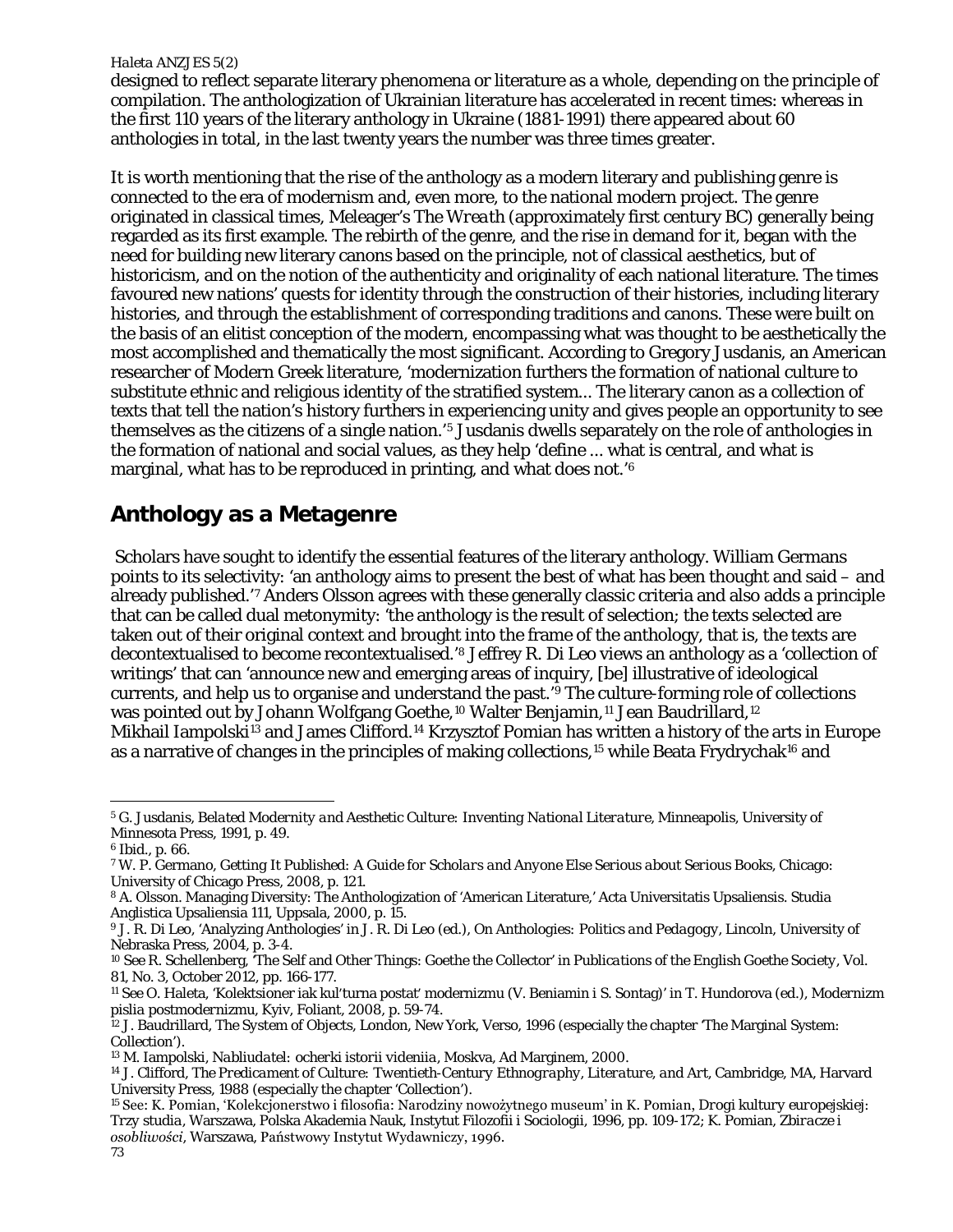Renata Tańchuk[17](#page-3-0) have researched collecting as a contemporary cultural practice. Researchers in the theoretical orbit of modern literary anthropology and poststructuralism concur that a collection is always a literary and anthropological project, presupposing the restructuring of the original material according to a policy that involves a hierarchy of values and principles of selection, and the definition of the field in question. A literary collection is made according to the rules of a particular game, including rules for making literary judgments.

Finally, as Olsson points out, literary anthologies have an axiological function: 'the result of anthologization, the recontextualised selected text, provides cultural values to the reader.['18](#page-3-1) Olsson's notion of cultural value remains vague, the author defining it almost apophatically and by negation. He does, however, stress that a literary collection creates new cultural values that differ from the historical and aesthetic values that the anthologised literary texts originally expressed. Obviously, the newlycreated values are not only different from those articulated in any individual work in the anthology – they are qualitatively new, in that they address the (self-) understanding and (self-)identification of a particular society. They do not merely reflect the past; they also are a means for interpreting the present and contemplating the future. The overall sense and message of an anthology is more than the aggregate of the aesthetic quality or historical weight of the works it embraces.

Like much of the literature cited above, this study considers the anthology as a meta-genre or a second-order genre. An anthology in one respect may function as a historical narrative as defined by Frank Rudolf Ankersmit: 'A historical narrative is a historical narrative only insofar as the (metaphorical) meaning of the historical narrative in its totality transcends the (literal) meaning of the sum of its individual statements.'[19](#page-3-2) Like other narratives, it has an author and builds a relationship to a reality, in this instance the reality of literature. Yet an anthology, in contrast to literary history, does not, strictly speaking, narrate – it reflects. Its *fabula* is of the kind that Gérard Genette called *diegetic* (in contrast to *mimetic*)*.*[20](#page-3-3)

## **History and Territory, or 'Our' Literature**

Any *fabula* presupposes a particular place and time of action. In contrast to literary history, an anthology guided by the principle of cultural memory always begins with the *here and now*. It does so in response to a pragmatic desire or need, not infrequently on the part of a publisher, to compile some (meta)literary plot that will delimit a significant past and a cultural space, belonging to which will define the borders of *our us*. Or, as Rüdiger Kunov and Wilfried Raussert put it in their discussion of the role of memory in creating new cultural identities, 'memory speaks of and from a home and the cultural practices which we call 'ours.''[21](#page-3-4)

The building of a significant past includes defining a beginning – not merely a chronological starting point, but an event that semantically establishes a society which thereafter has a special relationship to a particular sample of literary texts. In contrast to the Ukrainian literary histories that had a 'true beginning' (usually the introduction of literacy to the Ukrainian lands), Ukrainian literary anthologies of the nineteenth and early twentieth centuries began with the works of Ivan Kotliarevsʹkyi (the 'founder' of the new Ukrainian literature) or, less frequently, Hryhorii Skovoroda or Taras Shevchenko.

<span id="page-3-4"></span><sup>21</sup> R. Kunow and W. Raussert (eds.), *Cultural Memory and Multiple Identities*, Berlin, Lit, 2008, pp. 9-10.

<sup>16</sup> B. Frydryczak, *Świat jako kolekcja: Próba analizy estetycznej natury nowoczesności*, Poznań, Wydawnictwo Fundacji Humaniora, 2002.

<span id="page-3-0"></span><sup>17</sup> See: R. Tańczuk, *Ars colligendi: Kolekcjonowanie jako forma aktywności kulturalnej*, Wrocław, Wydawnictwo Uniwersytetu Wrocławskiego, 2011.

<span id="page-3-1"></span><sup>18</sup> Olsson, op. cit., p, 15.

<span id="page-3-2"></span><sup>19</sup> F. R. Ankersmit, History and Tropology: The Rise and Fall of *Metaphor*, Berkeley, University of California Press, 2004, p. 41.

<span id="page-3-3"></span><sup>20</sup> [G. Genette,](http://en.wikipedia.org/wiki/Gerard_Genette) *Narrative Discourse: An Essay in Method*, Ithaca, New York, Cornell University Press, 1980, pp. 27, 280.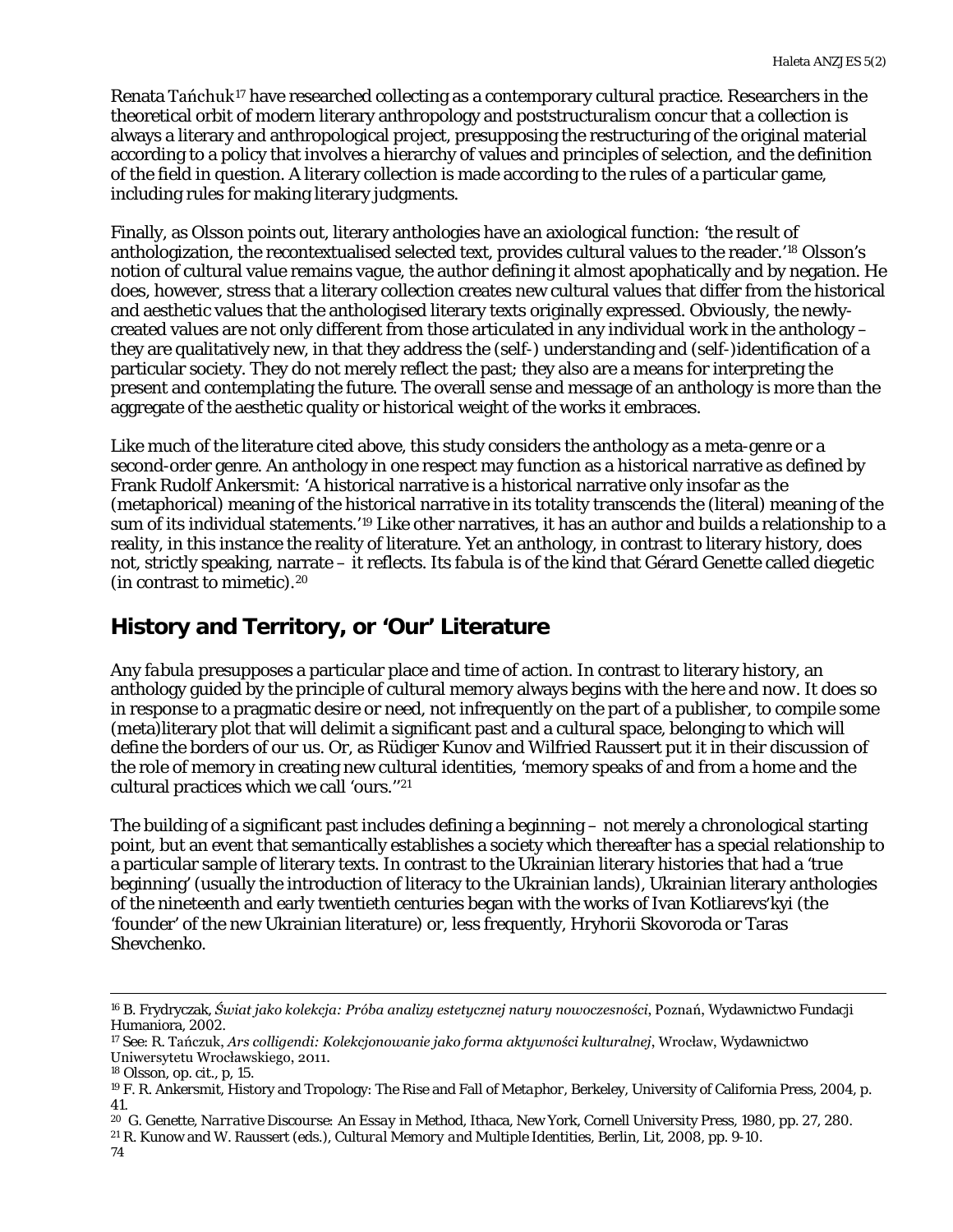In this way, the borders – not only linguistic, but also stylistic, aesthetic and ideological – of the national literature's self-identification were set. But already at the beginning of the twentieth century a number of other starting points were selected: the death of Shevchenko (in an anthology compiled by Ivan Franko),<sup>[22](#page-4-0)</sup> or 1917 as the year of October Revolution, or 1918 as the year of publication of Pavlo Tychyna's *Soniachni Klarnety* (Clarinets of the Sun). In each of these cases the formation of new literary entity was at stake: modern Ukrainian literature (which would later be replaced by Socialist Realist literature). By the beginning of the 1990s a new generation of readers encountered the problem of choosing their own significant past*.* The problem was, in part, chronological. The connection to the past had been severed by totalitarianism and the colonial condition; having survived this historical trauma, literature needed to recover its interrupted tradition. On the one hand, anthologies endeavoured to differentiate themselves from their predecessors, mainly by invoking the notion of the generation and doing so decade by decade: there were anthologies of poets of the 1980s, 1990s and 2000s.[23](#page-4-1) The title of the anthology *Pozadesiatnyky* (Beyond Decades), compiled by Olesʹ Hordon,[24](#page-4-2) underscored the generality of this frame. Even the fact that many authors did not readily fit into this framework did not diminish the popularity of this principle of classification. In a situation of overall disorientation there emerged numerous anthologies, inclusion in which appeared to depend solely on the criterion of belonging to a particular generation. Young authors whose literary styles were difficult to unify or adequately define, described themselves as 'beginners' and appeared together in anthologies with such titles as 'Young Vine,' 'Texts', 'Beginnings, or 'Waiting for the Theatre').[25](#page-4-3)

## **Fear of Forgetting and the Burden of Memory**

On the other hand, literature strove to overcome past losses – using the mechanisms of memoryarchive and memory-debt – by returning whole genres and styles to literature, and recovering the memory of tragic historical events. This kind of literature was represented by numerous anthologies of works by Ukrainian authors who had died as victims of political persecution, and by political prisoners.<sup>[26](#page-4-4)</sup> There also appeared anthologies of Baroque literature,<sup>[27](#page-4-5)</sup> religious lyrics,<sup>[28](#page-4-6)</sup> intimate lyrics[,29](#page-4-7) and verse by soldiers of the Ukrainian independence struggle in the years after the First World  $\rm \dot{W}$ ar.<sup>[30](#page-4-8)</sup>

The most recent example of a literary archive, and one that explicitly acknowledges its adherence to the idea of memory debt, is a publication titled *Rozipiata muza: Antolohiia ukraïnsʹkykh poetiv*, *iaki zahynuly nasylnytsʹkoiu smertiu* (The Crucified Muse: An Anthology of Ukrainian Poets Who Died

<span id="page-4-1"></span><span id="page-4-0"></span><sup>22</sup> I. Franko (ed.), *Akordy: Antolohiia ukraïnsʹkoï liryky po smerti Shevchenka*, Lviv, Ukraïnsʹko-rusʹka vydavnycha spilka, 1903.

<span id="page-4-2"></span><sup>23</sup> I. Rymaruk (ed.), *Visimdesiatnyky: Antolohiia novoï ukraïnsʹkoï poeziï*, Edmonton, CIUS Press, 1990; V. Makhno (ed.), *Deviatdesiatnyky: Avtorsʹka antolohiia novoï ukraïnsʹkoï poeziï*, Ternopilʹ, Lileia, 1998; B.-O. Horobchuk, O. Romanenko (eds.), *Dvi tonny naikrashchoï molodoï poeziï: Antolohiia poeziï dvotysiachnykiv*, Kyiv, Mauzer, 2007.

<span id="page-4-3"></span><sup>24</sup> O. Hordon (ed.), *Pozadesiatnyky: Poetychna antolohiia*, Lviv, Prestyzh-inform, 1999; O. Hordon (ed.), *Pozadesiatnyky-2: Poetychna antolohiia*, Lviv, Prestyzh-inform, 2000.

<span id="page-4-4"></span><sup>25</sup> M. Rozumnyi, S. Rudenko (eds.), *Molode vyno: Antolohiia poeziï*, Kyiv, Smoloskyp, 1994; A. Kokotiukha (ed.), *Teksty: Antolohiia prozy*, Kyiv, Smoloskyp, 1995; A. Bondar (ed.), *Pochatky: Antolohiia molodoï poeziï*, Kyiv, Smoloskyp, 1998; N. Miroshnychenko (ed.), *U chekanni teatru: Antolohiia molodoï dramaturhiï*, Kyiv, Smoloskyp, 1998.

<sup>26</sup> Iu. Kaplan (ed.), *Vidlunnia Babynoho Yaru*, Kyiv, Yuh, 2001; I. Hermakivsʹkyi (ed.), *Dzvony z temnytsi: Mala antolohiia poeziï*, Ternopilʹ, Lileia, 2003; H. Iefimova (ed.), *Shliakhamy pamiati: Antolohiia poetychnykh tvoriv*, prysviachenykh pamiati myttsiv Rozstrilianoho Vidrodzhennia*, Odesa, 2011;* O. Holub (ed.), *Poeziia Iz-za grat*, Kyiv, Smoloskyp, 2012. <sup>27</sup> V. Shevchuk (ed.), *Voskresinnia mertvykh: Ukraïnsʹka barokova drama*, Kyiv, Hramota, 2007; L. Ushkalov (ed.), *Barokova poeziia Slobozhanshchyny*, Kharkiv, Akta, 2002.

<span id="page-4-6"></span><span id="page-4-5"></span><sup>&</sup>lt;sup>28</sup> Ie. Riazaniv (ed.), Ukraïns'ka dukhovna poeziïa XVII-XX st., Kyiv, Naukova dumka, 1996; L. Rudnytskyi (ed.), Antolohiia poezii, prysviachenykh Iosypu Slipomu, Ivano-Frankivsʹk, 1999; T. Salyha (ed.), Slovo Blahovistu: Antolohiia ukraïnsʹkoï relihiinoï liryky, Lviv, Svit, 1999; V. Antofiichuk (ed.), *Sviati pochuttia, zakladeni v molytvu: Antolohiia ukraïnsʹkoï literaturnoï molytvy*, Bucharest, Mustang, 2004.

<span id="page-4-7"></span><sup>29</sup> S. Dziuba, T. Dziuba, O. Solomakha (eds.), *Pastukhy kvitiv: Antolohiia intymnoï liryky*, Chernihiv, Desniansʹka pravda, 1999; V. Boiko (ed.), *Slobozhanska muza: Antolohiia liubovnoï liryky 17-20 St*., Kharkiv, Maidan, 2000; S. Vasyliev, O. Koval' (eds.).

<span id="page-4-8"></span><sup>30</sup> T. Salyha (ed.), *Striletsʹka Holhofa*, Lviv, Kameniar, 1992.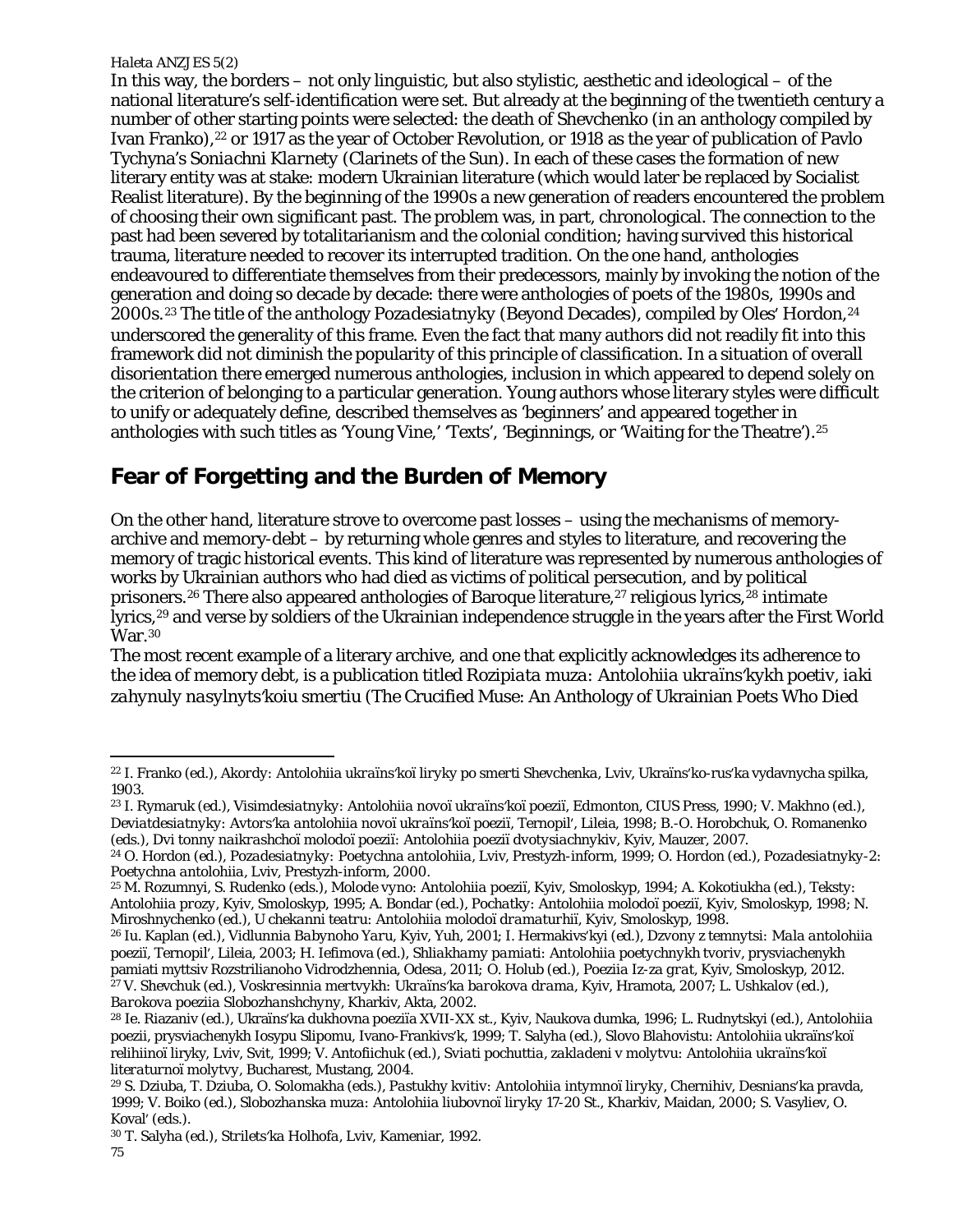through Violence), compiled by Iurii Vynnychuk.<sup>[31](#page-5-0)</sup> This collection contains the biographies and works of about 300 poets who died between 1905 and 1959. In contrast to the 1958 anthology *Rozstiliane vidrodzhennia* (The Executed Renaissance), edited by Iurii Lavrynenko, Vynnychuk, who makes reference to the earlier collection,[32](#page-5-1) rejects selection on the basis of aesthetic criteria in favour of inclusion of all who fulfil the factual criterion stated in the title. As a result, the anthology represents a potential literature, rather than one that was actually written. This thought can be found at beginning of the foreword: 'If everything was limited just to the Holodomor, our Ukraine would be different.' [33](#page-5-2) The compiler offers the reader a book that is an indictment for a crime against the nation – the elimination of its potential literature. It would have been appropriate to leave blank pages after the biographies of the authors and examples of their work, which in some instances were not easy to find. The collection acknowledges a debt of memory owed to the authors: it cannot forget what happened to them. It also acknowledges a debt of memory to literature: it cannot forget what never happened.

Searching for a significant past and paying the debt of memory superseded all other organising principles in Ukrainian anthologies of the 1990s. Exceptions included an anthology of ten poets and ten prose writers edited by Viacheslav Medvidʹ [34](#page-5-3) and a number of anthologies compiled by Volodymyr Danylenko, who tried not only to cover Ukrainian literature as a whole but to discern within it separate territorial and stylistic groupings – the 'Zhytomyr School', for example.[35](#page-5-4) In general, however, criteria of taste gave way as organising principles to a sense of obligation to the past (titles contain such eloquent metaphors as 'the tree of memory' and 'the call of the past'),  $36$  to language  $37$  or to the nation.[38](#page-5-7)

It was, in the main, the historical events and literary phenomena of the twentieth century, some of which were experienced by the compilers themselves, that went through a process of return and rethinking in the anthologies of the 1990s.[39](#page-5-8) Only seldom were other chronological limits set – the second half of the twentieth century, for example.<sup>[40](#page-5-9)</sup> The tendency of compilers to prioritise the twentieth century and to identify themselves with it can perhaps be explained by a yearning to return to the highest peaks that their literature had scaled, and the deepest tragedies that it had endured, in living memory: to Ukrainian modernism, which arose at the turn of the century and was violently destroyed in the 1930s. None of the events that followed seemed of sufficient importance to serve as a new starting point.

## **The 20th Century: Finding a Solution**

The first conscious effort in Ukraine to end the modern twentieth century trough the genre of the anthology was *Povernennia Demiurhiv* (Return of Demiurges), also titled *Mala Ukraïnsʹka Entsyklopediia Aktualʹnoï Literatury (Small Ukrainian Encyclopaedia of Contemporary Literature)*,

<span id="page-5-4"></span><sup>35</sup> V. Danylenko (ed.), *Kvity v temnii kimnati: Avtorsʹka antolohiia suchasnoï novely*, Kyiv, Geneza, 1997; V. Danylenko

(ed.), *Opudalo: ukraïnsʹka prozova satyra, humor, ironiia 80-90-kh rokiv XX st.*, Kyiv, Geneza, 1997; V. Danylenko (ed.), *Vecheria na dvanadtsiat person: Zhytomyrsʹka prozova shkola*, Kyiv, Geneza, 1997.

<span id="page-5-0"></span><sup>31</sup> *Iu. Vynnychuk (ed.),* Rozipiata muza: Antolohiia ukraïnsʹkykh poetiv, iaki zahynuly nasylʹnytsʹkoiu smertiu, Lviv, LA Piramida, 2011.

<span id="page-5-1"></span><sup>32</sup> Iu. Lavrinenko, *Rozstiliane vidrodzhennia: Antolohiia 1917-1933: Poeziia – proza – drama – esei*, Paris, Instytut Literacki, 1958.

<span id="page-5-2"></span><sup>33</sup> *Iu. Vynnychuk (ed.), op. cit., p. 9.*

<span id="page-5-3"></span><sup>34</sup> V. Medvidʹ (ed.), *Desiatʹ ukraïnsʹkykh poetiv. Desiatʹ ukraïnsʹkykh prozaïkiv*, Kyiv, Roccard, 1995.

<span id="page-5-5"></span><sup>36</sup> V. Shevchuk (ed.), *Derevo pamiati*, Kyiv, Veselka, 1990, 1992, 1995; I. Luchuk (ed.), *Dzvinok z mynuloho*, Kyiv, Veselka, 1991.

<span id="page-5-6"></span><sup>37</sup> V. Luchuk (ed.), *Naidorozhchyi skarb: Slovo pro ridnu movu*, Kyiv, Radiansʹkyi pysʹmennyk, 1990; V. Luchuk (ed.), *Svoho ne tsuraitesʹ: Tvory ukraïnsʹkykh pysʹmennykiv pro ridnu movu: Antolohiia*, Ternopilʹ, Bohdan, 2009.

<span id="page-5-7"></span><sup>38</sup> V. Kolomiietsʹ (ed.), *Nebo Ukraïny: Poetychna trytomna antolohiia*, Kyiv, Ukraïnsʹkyi pysmennyk, 2001.

<span id="page-5-8"></span><sup>39</sup> V. Aheieva (ed.), *Ukraïnsʹka mala proza XX st.*, Kyiv, Fakt, 2007; I. Luchuk (ed.), *Dyvoovyd: Antolohiia ukraïnsʹkoï poeziï XX st.*, Kyiv, Bohdan, 2007; B. Shchavursʹkyi (ed.), *Chervone i chorne: 100 ukraïnsʹkykh poetok XX St.*, Kyiv, Bohdan, 2011; B. Shchavursʹkyi (ed.), *Chervone i chorne: 100 ukraïnsʹkykh poetiv XX st.*, Kyiv, Bohdan, 2011.

<span id="page-5-9"></span><sup>40</sup> Iu. Kovaliv (ed.), *Antolohiia ukraïnsʹkoï poeziï druhoï polovyny XX st.*, Kyiv, Hranoslov, 2001.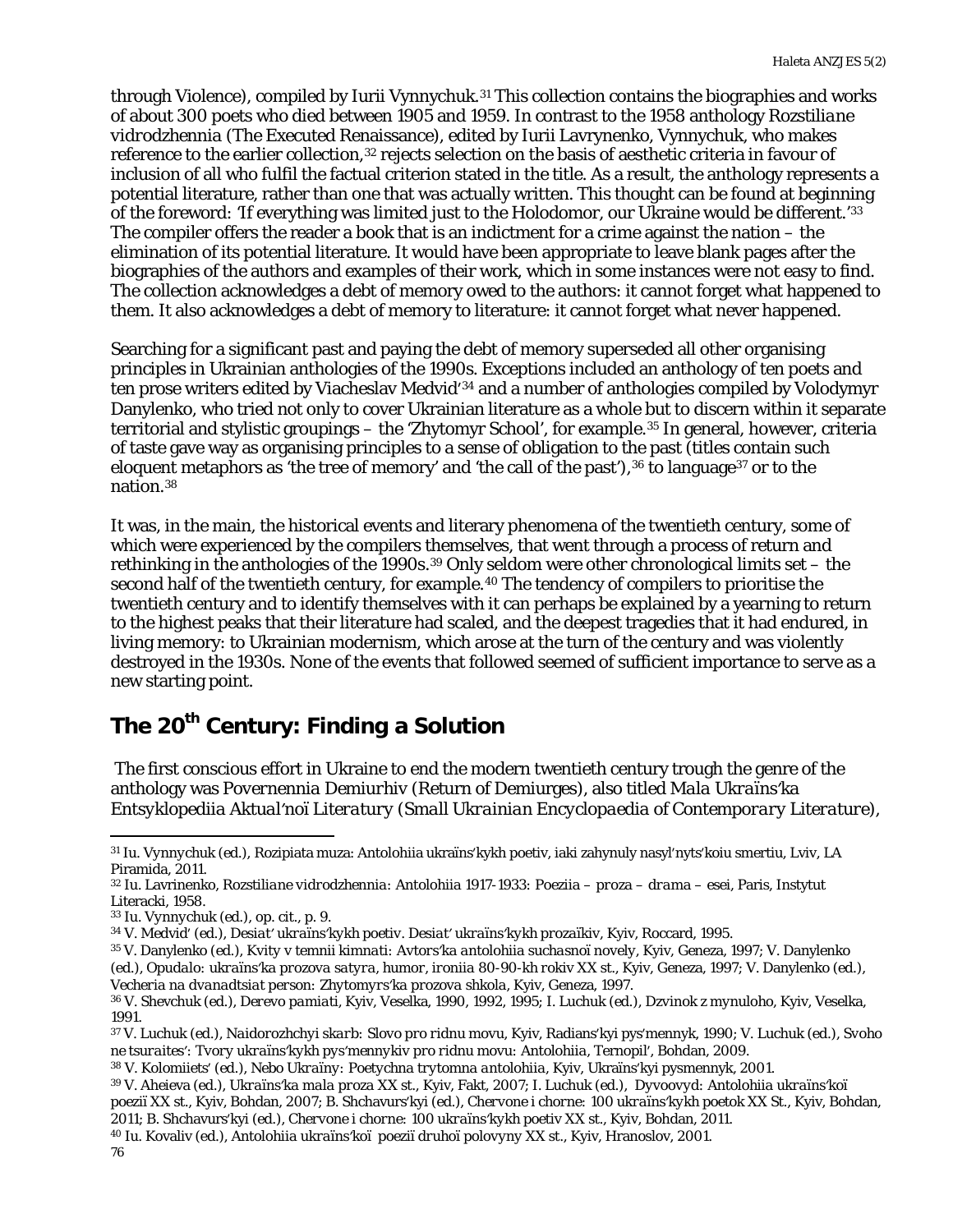$\overline{\phantom{a}}$ 

which had a chrestomathic addendum.<sup>[41](#page-6-0)</sup> The compilers' rhetoric, for all that they defined their stance as postmodern (though they did so in different ways), was much akin to the modern discourse. Their recourse to encyclopaedism was suggestive of the Enlightenment and of the modern era's faith in reason, its confidence in the faculties of perception and its love for classification. They celebrated the supremacy of the individual, proclaimed themselves demiurges and invoked Nietzsche with his cult of the will and ideal of the superman. The project became polyphonic only due to the difference of views of the two compilers. Volodymyr Ieshkiliev, despite complaining about the decadent tendency of modernism, began his text with an epigraph from Verlaine and a reference to Nietzsche. His rejection of looking back in quest of a Golden Age of literature and his fulsome praise of the category of new were unlikely to demolish the foundations of the modern, but such calls were very important in the context of the Ukrainian literature of the 1990s. They were among the consequences of the reconstruction of Ukrainian literature's significant past. Ieshkiliev, interested as he was in strategies for turning the modern artistic situation into a future one, viewed the concepts of the past, present and future not as chronological but as axiological. Ieshkiliev offered faith in memory and returned the theme of power to literature as part of a pledge to create a new totality. This, too, was out of step with postmodern intelligent irony.

But Ieshkiliev's totality was violated in the very foreword of his co-editor, Iurii Andrukhovych. Andrukhovych deployed a great deal of intelligent irony as he rehearsed Ieshkiliev's argument in order to dispute them. Irony is what defines Andrukhovych's strategy: instead of offering answers of his own, he paraphrases the question. (His foreword is preceded, emblematically, by an epigraph that is a question.) Andrukhovych asserts that postmodernism presupposes disillusionment about the exclusivity of novelty as a criterion for determining whether an object is a work of art. For that reason he includes "anthologism" in the list of drawbacks, as well as benefits, of postmodernism.

Thus, Andrukhovych's selection of authors for the chrestomathic addendum, where his principles of arranging his material by time and place are made manifest, is more eloquent of his ideas concerning contemporary literature than his foreword. On the one hand we have the *simdesiatnyky* (the poets of the 1970s), the *visimdesiatnyky* (the poets of the 1980s) and the *deviatdesiatnyky* or *devianostyky*  (the poets of the 1990s), on the other – artistic phenomena defined by their association with Lviv, Kyiv and Stanislaviv.

Vasylʹ Gabor defined the chronological border of modernity in a similar way in the anthology *Ukraïnsʹki literaturni shkoly ta hrupy 60-90-kh rokiv XX st.* (Ukrainian Literary Schools and Groups from the 1960s to the 1990s).<sup>[42](#page-6-1)</sup> Referring to the literary collection of Andrukhovych and Ieshkiliev as the first publication where a similar approach had been tried, Gabor begins his anthology with the Kyiv School of poets, also known as the generation of *simdesiatnyky* (the poets of the 1970s). (In fact, the Ukrainian *shistdesiatnyky* [poets of the 1960s], who made it possible to speak of a return of literature to Ukraine after the Executed Renaissance of the 1930s, are not included in any of the anthologies that claim to represent modern Ukrainian literature.) The literature of the 1970s and even the end of the 1960s was anthologised from the perspective of the end of the 1980s and the beginning of the 1990s – the formative period of the first post-Soviet generation. Regardless of when the authors represented in Andrukhovych's and Gabor's anthologies were first published, they were all still writing actively in the 1990s.

Gabor's anthology, published in 2009, brought to a conclusion a transformation that had begun at the turn of the millennium. A determination to reject tradition and create a modernity of one's own that differed from that of one's predecessor had been explicitly formulated and introduced in the titles of two publications that appeared in 2001: *Antolohiia alʹternatyvnoï ukraïnsʹkoï poeziï zminy epokh: Druha polovyna 80-kh – pochatok 90-kh rokiv* (An Anthology of Alternative Ukrainian Poetry of the Change of Epochs: The Second Half of the 1980s and the Beginning of the 1990s) and *Dvomovna* 

<span id="page-6-1"></span><sup>42</sup> V. Gabor (ed.), *Ukraïnsʹki literaturni shkoly ta hrupy 60-90-kh rokiv XX st.*, Lviv, Piramida, 2009. 77

<span id="page-6-0"></span><sup>41</sup> Iu. Andrukhovych, V. Ieshkiliev (eds.), *Povernennia demiurhiv: Mala ukraïnsʹka entsyklopediia aktualʹnoï literatury*, Ivano-Frankivsʹk, Lileia-NV, 1998.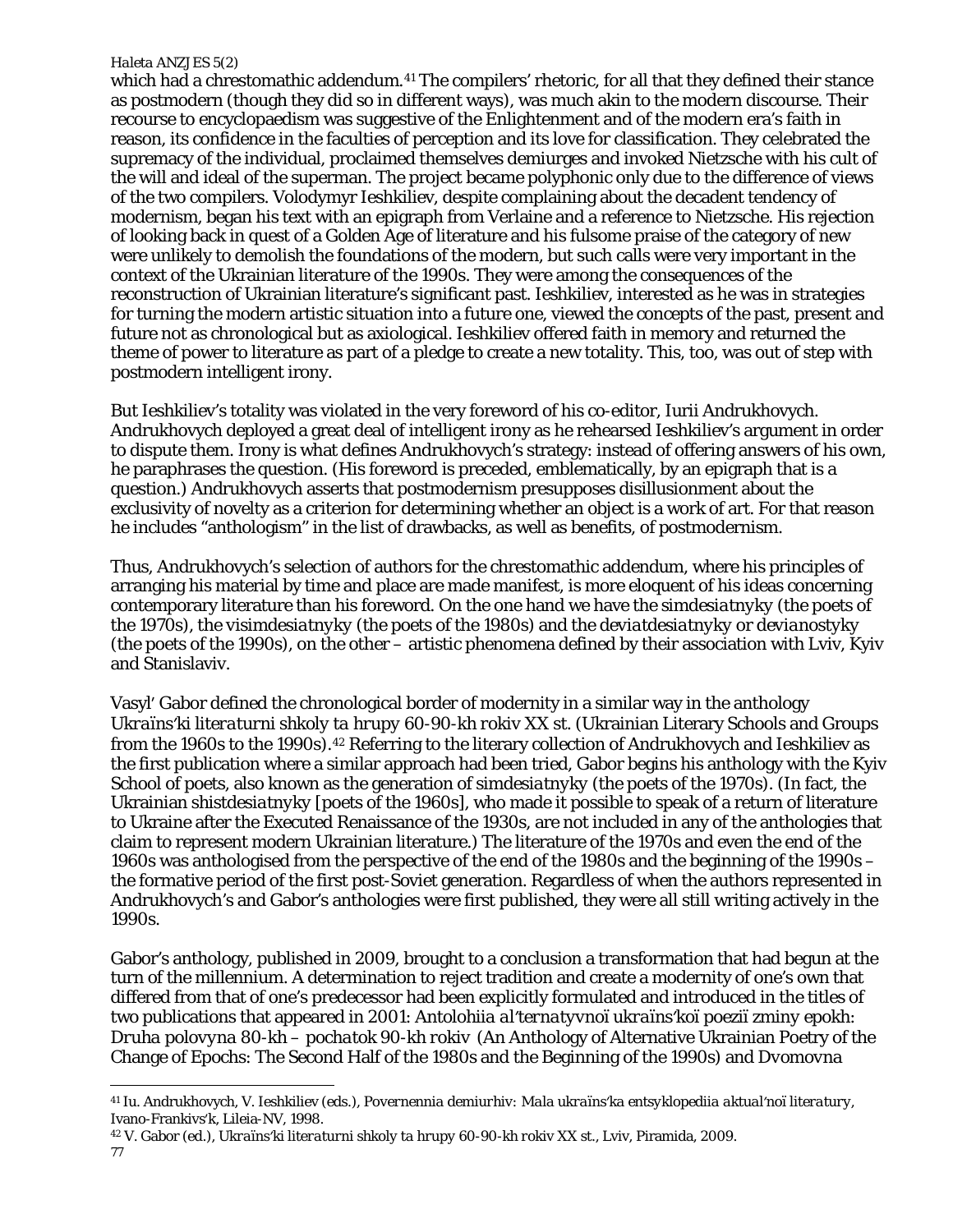*antolohiia molodoï ukraïnsʹkoï poeziï: Protyznachennia* (A Bilingual Anthology of Young Ukrainian Poetry: Countermeanings).[43](#page-7-0) These collections not only offered their readers the names of new poets and new means of poetic expression, but defined their era as commencing in the 1980s, the period with which the first post-Soviet generation associated itself.

The new post-Soviet self-awareness, which had begun as negation of the Soviet past, needed new, immanent, principles of self-identification. The 2000s, however, did not introduce many of them. The most important placed emphasis on women's literature, at first in the twentieth century as a whole or in the second half of it, and later in the literature of the last 20 years, when the number of women authors increased considerably.<sup>[44](#page-7-1)</sup> Anthologies dedicated to particular literary genres have appeared, <sup>[45](#page-7-2)</sup> intimate lyrics foremost among them.[46](#page-7-3) The twenty-first century began to shape its own canon of authors and works.[47](#page-7-4)

In the early 2010s the basic features of the anthology as a genre have drastically changed. Anthologies dedicated to particular topics have emerged; many owe their existence not to the collection and selection of existing literary works, but to the compilation of works written on demand. Their names themselves – *An Anthology of Amoral Works*, or *Total Football*, for example – testify to a new conception of the idea of the literary, which is now seen as tolerating wide variation, accepting accident as a structuring principle, and accommodating ideas that at first might seem wholly marginal.[48](#page-7-5) Projects of this kind do not face the past; on the contrary, they are oriented towards the future, but a very near future – one that begins right now. Nor do they aspire to reconstruct society – they create it as accidental and temporary, as based on game rather than memory.

### **Places of Literature and Literary Places**

 $\overline{\phantom{a}}$ 

The division of literature by spatial rather than temporal criteria counters the legacy of centralism. Apart from Kyiv, Lviv and Stanislaviv, which have already been mentioned, recent anthologies reflect such creative locales as Kharkiv (with its literary grouping *Chervona Fira* [Red Wagon]), Bakhmach (*DAK*), Nizhyn (*Druzi Eliota* [Eliot's Friends]) and Ternopilʹ (*Zakhidnyi Viter* [Western Wind]). Thanks to the efforts of Volodymyr Danylenko the Zhytomyr School of prose writers has received prominence. Publishing statistics also reveal a geographical spread: in the last 20 years more than

<span id="page-7-0"></span><sup>43</sup> Iu. Pozaiak (ed.), *Antolohiia alʹternatyvnoï ukraïnsʹkoï poeziï zminy epokh: Druha polovyna 80-kh – pochatok 90-kh rokiv*, Kharkiv, Maidan, 2001; A. Bondar, T. Donii (eds.), *Dvomovna antolohiia molodoï ukraïnskoï poeziï: Protyznachennia*, Lviv, Asotsiatsiia ukraïnsʹkykh pysʹmennykiv, 2001.

<span id="page-7-1"></span><sup>44</sup> L. Mishchenko (ed.), *Sorok ukraïnsʹkykh poetes: Antolohiia*, Lviv, Vydavnytstvo Lʹvivsʹkoho Natsionalʹnoho Universytetu im. I. Franka, 2002; T. Likhtei (ed.), *Nizhnistʹ: Antolohiia suchasnoï zhinochoï liryky zakarpattia*, Uzhhorod, Mystetsʹka liniia, 2002; M. Savka (ed.), *My i vona: Antolohiia odynadtsiaty poetok*, Lviv, Vydavnytstvo Staroho Leva, 2005; V. Gabor (ed.), *Neznaioma: Antolohiia ukraïnsʹkoï zhinochoï prozy ta eseïstyky druhoï pol. XX – poch. XXI st.*, Lviv, LA Piramida, 2005; M. Shun (ed.), *STEP*, Lviv, LA Piramida, 2012. 45 L. Onyshkevych (ed.), *Antolohiia modernoï ukraïnsʹkoï dramy*, Kyiv, Kanadsʹkyi Instytut Ukraïnsʹkykh Studii, 1998; N.

<span id="page-7-2"></span>Miroshnychenko (ed.), *Straik illiuzii: Antolohiia suchasnoï ukraïnsʹkoï dramaturhiï*, Kyiv, Osnovy, 2004; Iu. Vynnychuk (ed.), *Chort zna shcho*, Lviv, LA Piramida, 2004; A. Hlushchak (ed.), *Antolohiia ukraïnsʹkoï morsʹkoï poeziï*, Odesa, Maiak, 2004; Iu. Vynnychuk (ed.), *Potoibichne: Ukraïnsʹka hotychna proza*, Lviv, LA Piramida, 2005; D. Fedaka (ed.), *Ohnianyi zmii: Ukraïnsʹka hotychna proza XIX st.*, Lviv, LA Piramida, 2006; I. Luchuk (ed.), *U suzirï raka: Antolohiia ukraïnsʹkoï palindromiï*, Ternopilʹ, Bohdan, 2010.

<span id="page-7-3"></span><sup>46</sup> 100 tysiach sliv pro liubov vkliuchaiuchy vyhuky, Kharkiv, Folio, 2007; B. Shchavurskyi (ed.), *Uliubleni virshi pro kokhannia*, Ternopilʹ, Bohdan, 2007; I. Luchuk, V. Stakh (eds.), *Bila knyha kokhannia: Antolohiia ukraïnsʹkoï erotychnoï poeziï*, Ternopilʹ, Bohdan, 2008; I. Luchuk (ed.), *Liturhiia kokhannia: Antolohiia ukraïnsʹkoï liubovnoï liryky k. XIX – p. XXI st.*, Ternopilʹ, Bohdan, 2008; M. Sulyma (ed.), *Siaivo biloho tila: Antolohiia ukraïnsʹkoï erotychnoï poeziï*, Kyiv, Fakt, 2008; V. Kovrei (ed.), *Bereznevi koty: Antolohiia ErotArtFestru*, Uzhhorod, Lira, 2010.

<span id="page-7-4"></span><sup>47</sup> S. Zhadan (ed.), *Dekameron: 10 ukraïnsʹkykh prozaïkiv ostannikh 10 rokiv*, Kharkiv, KSD, 2010; S. Zhadan (ed.), *Metamorfozy: 10 ukraïnsʹkykh poetiv ostannikh 10 rokiv*, Kharki, KSD, 2011.

<span id="page-7-5"></span><sup>48</sup> S. Pantiuk (ed.), *Amoralka: Antolohiia amoralʹnykh tvoriv*, Kharkiv, Folio, 2010; T. Malkovych (ed.), *Snovydy: Sny ukraïnsʹkykh pysʹmennykiv*, Kyiv, A-ba-ba-ha-la-ma-ha, 2010; S. Zhadan (ed.), *Pysʹmennyky pro futbol: Literaturna zbirna Ukraïny*, Kharkiv, KSM, 2011; S. Zhadan (ed.), *Totalnyi futbol*, Kyiv, Hrani-T, 2012; L. Demydiuk, S. Korchahina (eds.), *Miakush, abo Antolohiia smakovoï poeziï*, Kharkiv, Folio, 2012. 78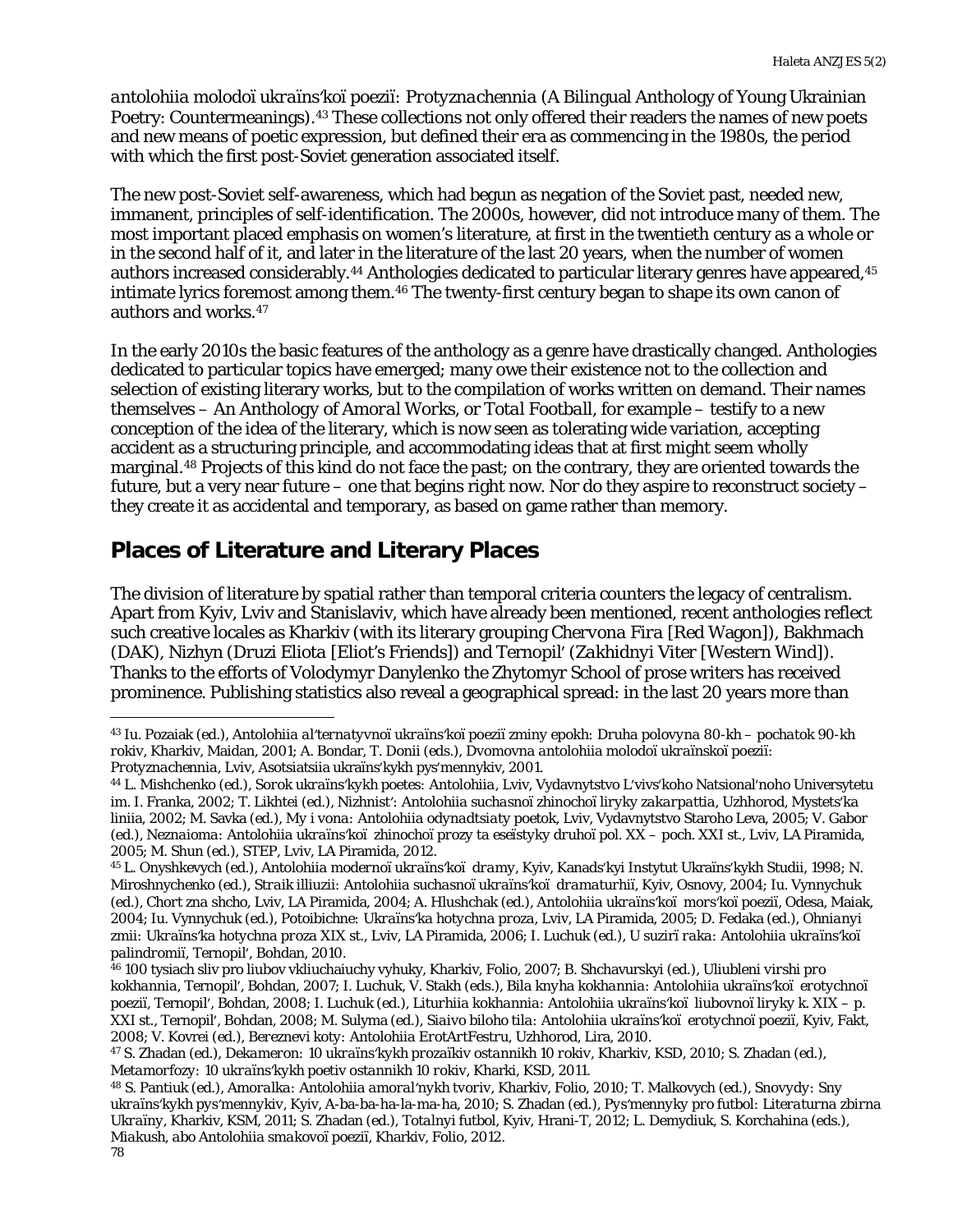50 anthologies have appeared in Kyiv, about 25 in Lviv, 17 in Kharkiv, 16 in Ternopilʹ, five in Ivano-Frankivʹsk and almost the same number in Lutsʹk, Uzhhorod and Kaniv. Several other cities and towns can boast of between one and three anthologies, among which are collections of local authors included 'by birthright.'

However, more important than places where literature is made or published are cities that have become topoi; these have an established literary face their own. There are only a few of them: Kharkiv,<sup>[49](#page-8-0)</sup> Lviv,<sup>[50](#page-8-1)</sup> and Ivano-Frankivs'k (Stanislaviv). Inclusion of some authors and works in publications that articulate a connection to these cities is determined not so much by place of birth and dwelling or membership of a particular literary group, as by affinity with an idea or a poetics related to a particular urban topos. Kyiv is not included in this list: although it is the capital of the country and its most important publishing centre, one can barely find any anthologies that could demonstrate the specificity of Kyiv as a separate cultural space.

In 2012 the anthology *Solomonova Chervona Zirka* (The Red Star of Solomon) was published*.*[51](#page-8-2) Its title combined of the names of the westernmost and easternmost inhabited localities of Ukraine, reflecting an intention to produce an integrated image of the country through literary representations of space. The book contains twenty-five essays written on demand by different authors about their 'small motherlands' – the twenty-five regions (*oblasti*) of modern Ukraine. The texts are intended to express the relation of literature to landscape or, more precisely, to place, as the question is not only one of scenery but of the symbolic meanings attached to it. Thus, the twenty-five authors strive to demolish the border between the text *about* a city or region and the text *of* that city or region. I would venture to say that the former type of text is a travelogue, while the latter belongs to literature 'proper.' But it is not easy to abolish the power of place (a territory and the history related to it), and the texts generally remain under its dominion. Only Taras Prokhasʹko and Ostap Slyvynsʹkyi break through to literature proper, their stories creating new meanings and means of reading space (in the case of Slyvynsʹkyi through four elements: earth, wood, rock and concrete). The majority of texts are saturated with objective information on such matters as population size, ethnic groups, the number of educational establishments and the results of censuses. Very often records of various kinds are mentioned: the oldest cinema with two auditoriums, the largest European desert, the longest avenue in Europe, the largest underground church in Europe, the shortest subway in the world, the most ancient instance of the meander ornament, and so on. The anthology shows the process, rather than the result, of searching for a language that could give birth to a literature relating to territory. In the course of this quest Iana Dubyniansʹka, for example, promises 'not to repeat anything'*[52](#page-8-3)* and tries to speak of things from her own experience, Mykola Leontovych tells stories of his city as stories about his friends, while Anton Sanchenko uses irony to create an intimate relationship between the narrator and the narrative. There are also certain intertextual relations among the stories: some cities serve as reference points for others. For example, Luhansʹk, Dnipropetrovsʹk, Simferopolʹ and Poltava are compared to Lviv, Kyiv and Donetsʹk. Sometimes Kharkiv is also mentioned. Kyiv figures as the capital, and other places are counterposed to it as province to centre. Donetsʹk and Kharkiv play the role of regional centres. Lviv serves as a kind of template of the city or anti-city and as a point of inner reference for other cities within a large and manifold country; the majority of references to Lviv come from the East, which before the collapse of the Soviet Union had other benchmarks. The most extensive such comparison is made in the first essay of the collection, which is about Ukraine's easternmost regional centre, Luhansʹk.

<span id="page-8-0"></span><sup>49</sup> V. Boiko (ed.), *Slobozhansʹka muza*, Kharkiv, Maidan, 2000; O. Ushkalov (ed.), *Kharkiv Forever*: Antolohiia molodoï poeziï, Kharkiv, P. P. Iakubenko, 2004; S. Zhadan (ed.), *Hoteli Kharkova: Antolohiia novoï kharkivskoï literatury*, Kharkiv, Folio, 2008.

<span id="page-8-1"></span><sup>50</sup> V. Gabor (ed.), *Dvanadtsiatka: Naimolodsha lvivska literaturna bohema 30-kh rokiv XX st.: Antolohiia urbanistychnoï prozy*, Lviv, LA Piramida, 2006; M. Shun, V. Gabor (eds.), *LiaLiaK: Lʹvivska literaturna kryïvka*, Lviv, LA Piramida, 2010; M. Savka (ed.), *My i vona: Antolohiia odynadtsiaty poetok*, Lviv, Vydavnytstvo Staroho Leva, 2005.

<span id="page-8-3"></span><span id="page-8-2"></span><sup>51</sup> L. Belei (ed.), *Solomonova Chervona Zirka*, Kyiv, Tempora, 2011.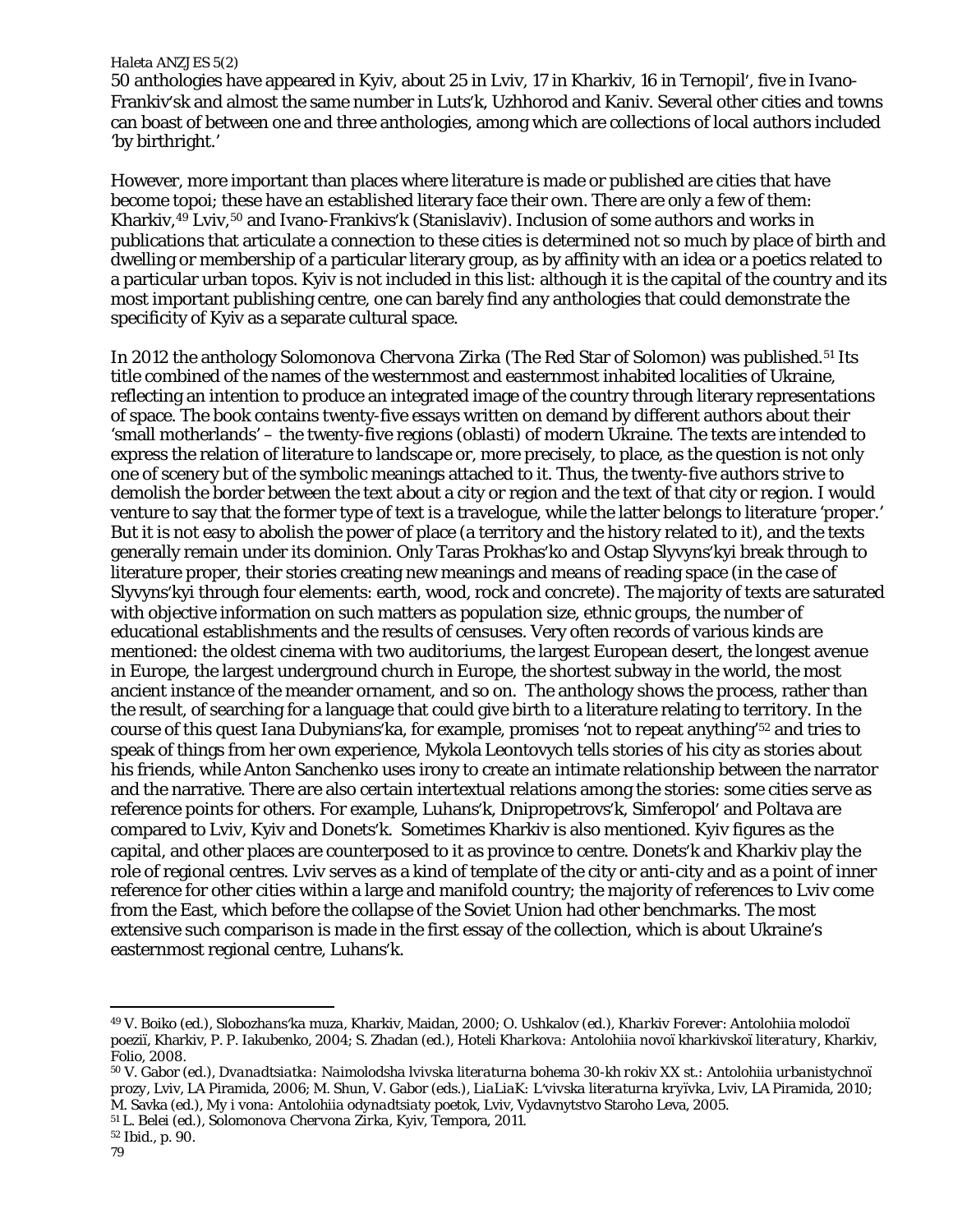However, most of the regions described do not correspond to mental maps based on historical, ethnic or any other factors. Authors write about the Luhansʹk, Sumy, Kirovohrad, Mykolaïv, Cherkasy, Odesa, Lviv, Volynʹ, Rivne, and Ivano-Frankivsʹk regions – places whose arbitrary administrative borders that were often drawn for ideological reasons. Most of these regions are viewed as contingent formations with historically substantial seams and rifts passing through them. Beneath the modern map the lines of an older one become visible, along with richly associative territorial names (Slobozhanshchyna, Donbas, Tavriia, Volyn, Podillia, Polissia, Halychyna, Bukovyna, Hutsulʹshchyna, Boikivshchyna, Opillia or Pokuttia) or names that recall different historical periods (Scythia, the Zaporizhian Sich, the 'Dyke Pole' [Wild Field], Hetʹmanshchyna or the Ukrainian People's Republic). The only essay where not only the past but also the future is projected onto a territory is the last in the collection, Rostyslav Semkiv's *Zeleni Perspektyvy* (Green Perspectives), his story of Ternopilʹshchyna.

Perhaps this book will move not only readers, but also literature, from their place of rest. Yet the anthology arouses a desire to travel to, rather than live in, the places described: many of the essays, while offering a multiperspectival view of their objects and attempting to capture and describe their history and topography from different angles, nonetheless create the sense that living there offers no prospects – that real life (including literary life) occurs elsewhere. (It is not without interest that today more than a half of the authors live in Kyiv.) An essay by the Kyiv author Dmytro Antoniuk about Bukovyna, to take a random example, does not differentiate itself stylistically from the rest, and confirms the fact that in the anthology the character of the writing is independent of the author's personal relationship to the territory described. The general problem of composition remains unsolved: mostly the texts follow one another, plodding along from place to place. The book cannot define its genre and gets stuck somewhere between travelogue and scholarly article. There is no fit between the country described here, and literature.

To some extent this predicament is related to the definition of national literature as a literature written in a single national language. This principle has remained intact throughout the modern period. Only since the beginning of the 2010s have deviations from it been observed. Anthologies containing works in languages other than Ukrainian or, more precisely, in sociolects, have appeared in some parts of Ukraine. On the other hand, there are also publications that combine work in several languages associated with a specific event – an international poetry festival, for example. Unlike bilingual publications that present originals and their translations, such anthologies contain only works in the original and are built on the principle of performativity – involvement in a common action. The place of such action, as well as the language of each text, indicates the nature of such anthologies' involvements in particular cultural spaces, while their multilingualism points beyond the frame of a single national literature.

### **Literature Without Borders**

On the one hand, Ukrainian literature cannot define its place within its own country. Yet, on the other, it is not constrained by national borders. During the twentieth century the Ukrainian emigration's path from exile to diaspora has been documented by émigré anthologies.[53](#page-9-0) The existence of a diaspora literature as a separate literary phenomenon has contributed to the generally accepted view of the Ukrainian literary process as a two-way movement, or as a phenomenon with a life in two worlds.<sup>[54](#page-9-1)</sup>

<span id="page-9-1"></span><span id="page-9-0"></span><sup>53</sup> This problem is analysed in detail in my articles: O. Haleta, 'Rozstriliane Vidrodzhennia: vid istoriï metafory do metafory istoriï', *Slovo i Chas*, No. 8, 2012, pp. 58-65; O. Haleta, 'Anthropos – topos – tropos: antolohiia Koordynaty iak poshuk novoï 54 See O. Haleta, 'Dva svity chy novyi prostir ukraïns'koï literatury? Ukraïns'ka emigratsiina literatura u dzerkali antolohii', *Spheres of Culture: Journal of Philological, Historical, Social and Media Communication, Political Science and Cultural Studies (Lublin)*, Vol 1, 2001, pp. 118-26. 80 l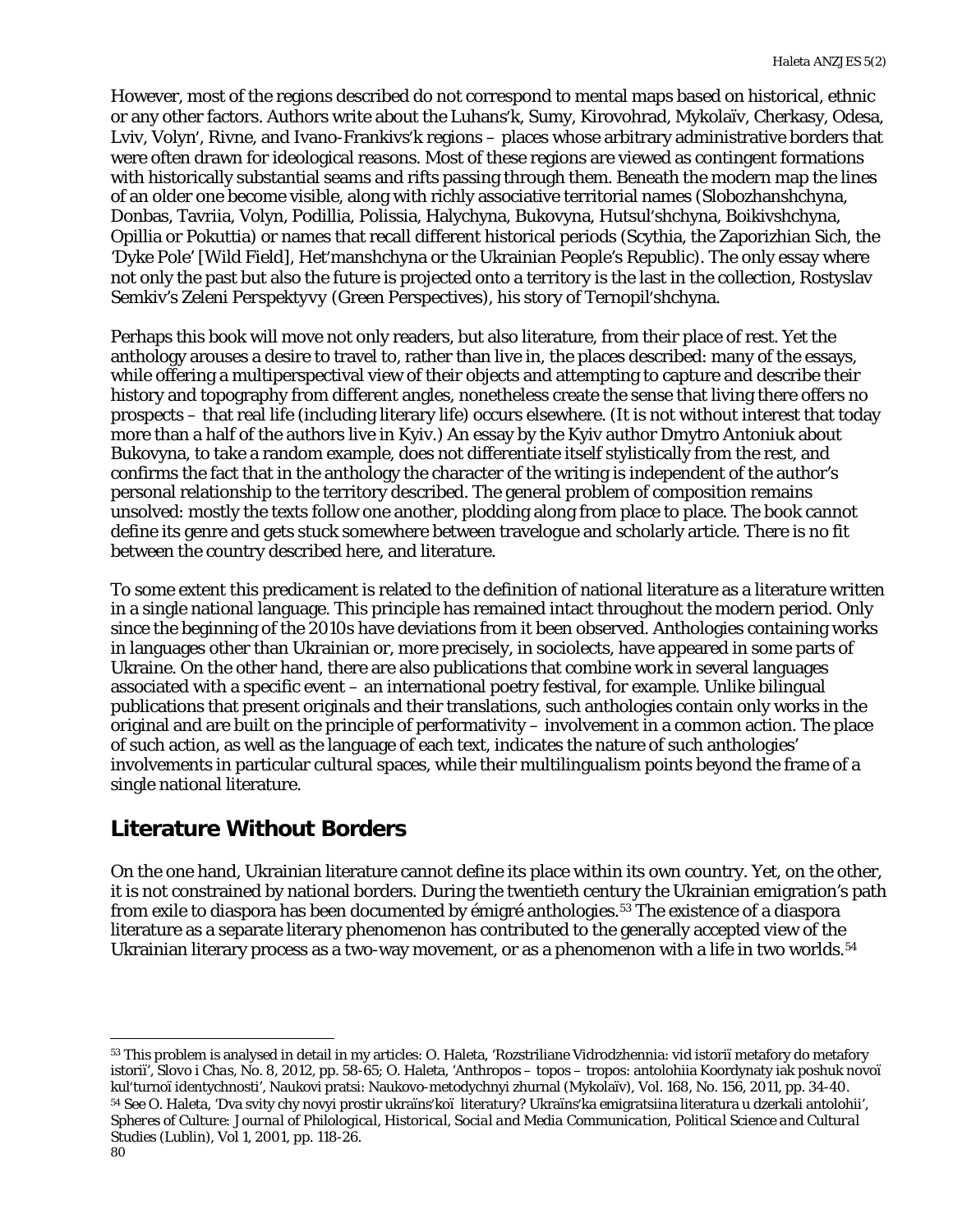A rhetoric of the two- or even three-worldness of Ukrainian literature had developed by the end of the 1990s, following the proliferation of contacts among these worlds.[55](#page-10-0) However, in the twenty-first century new circumstances have brought about further changes in the spatial imagination. Many new immigrants do not consider themselves outcasts in the countries where they settle; they build new types of relationship between their place of birth and place of residence. It is no longer language alone that provides emigrant writers a home in common with their colleagues in the country of their origin. Today Ukrainian emigrant writers continue to respond to Ukrainian publishers and the Ukrainian audience. The new cultural space thus formed requires a new definition – such was the argument behind the publication in 2010 of the collection *AZ, dva, try ... dvanadtsiatʹ – lyst u pliashtsi* (One, Two, Three … Twelve – Mail in a Bottle), subtitled *Anthology of Authors Abroad*.[56](#page-10-1) Compilers and authors worked with the concept of 'abroad', rejecting the notion of emigrant literature. Neither was the term 'diaspora' used in the publication – indeed, recent emigrants often think of themselves as being *between* motherland and diaspora. Leaving the former does not necessarily mean merging into the latter. The new literary situation in which they find themselves is characterised by dispersal, but also by what could be described as a 'new homogeneity.'

As in the case of *The Red Star of Solomon*, the compilers of the *Anthology of Authors Abroad* asked their authors to write essays about cities, thus textualizing geographic spaces outside Ukraine for Ukrainian literature. Lacking a specific history of one's own in a new city, one has to begin from the general – from what has been read in reference books, and what has been learnt. Another approach is to get to know a city through literature, a space that belongs to no-one, and thus to everybody; this is the way in which Vasylʹ Makhno gets to know New York. But not every city can boast of its own text, so one has to invent it on the spot, guided by topography and place names. The new landscape is usually compared with the one left behind; it is perceived as a time and space where familiar things have become distorted.

Although the circumstances of the authors differ and most of them are not acquainted with one another, Dana Rudyk, the author of the foreword, continually uses the pronoun 'we' as though speaking for a community with common characteristics. But the bond linking members of such a community can only be a shared relationship to literature in Ukraine, and the nature of this relationship is hard to define: Ukraine for the author abroad may be imagined as maternal, native, 'one's own', domestic, mainland, and much else.

This anthology of expatriate authors reveals a fundamental shift in the relationship between language and space: a person, having once moved, becomes a traveller ready to travel again and again, to engage in an active way of life; according to Makhno, such a person has inherited an 'existential feeling of the manifoldness of the world and its otherness.['57](#page-10-2) Moving space can scarcely be separated into a *here* and *there*; it becomes a whole, and all of it becomes the common field of the one literature.

### **Post Scriptum**

Finding itself at the end of the twentieth century in a situation of post-totalitarianism, postcolonialism and postmodernism, Ukrainian literature faced the problem of discovering an identity for itself. Genres dedicated to the representation of literature, including the increasingly popular genre of anthology, were among the foremost means of creating such an image of the literature in its totality The literature represented in the anthologies defined a cultural memory spanning a past to which it had an affinity (linguistic, stylistic or philosophical), a significant present and an anticipated future. Because of traumas experienced, but not overcome – traumas understood as the loss of a 'golden age' – the (re)construction of cultural memory followed the pattern of a syncopated temporality, a constant return to the times 'before the catastrophe' of the first part of the twentieth century. It was a return,

<span id="page-10-0"></span><sup>55</sup> J. Kulyk Keefer, S. Pavlychko (eds.), *Two Lands: New Visions*, Regina, Coteau Books, 1999; E. Hogan (ed.), *From Three Worlds: New Writing From Ukraine*, Boston, Zephyr Press, 2000.

<span id="page-10-2"></span><span id="page-10-1"></span><sup>56</sup> M. Shun (ed.), AZ, dva, try ... dvanadtsiatʹ – lyst u pliashtsi: Antolohiia avtorskoho zarubizhzhia, Lviv, LA Piramida, 2010. <sup>57</sup> Ibid., p. 155.